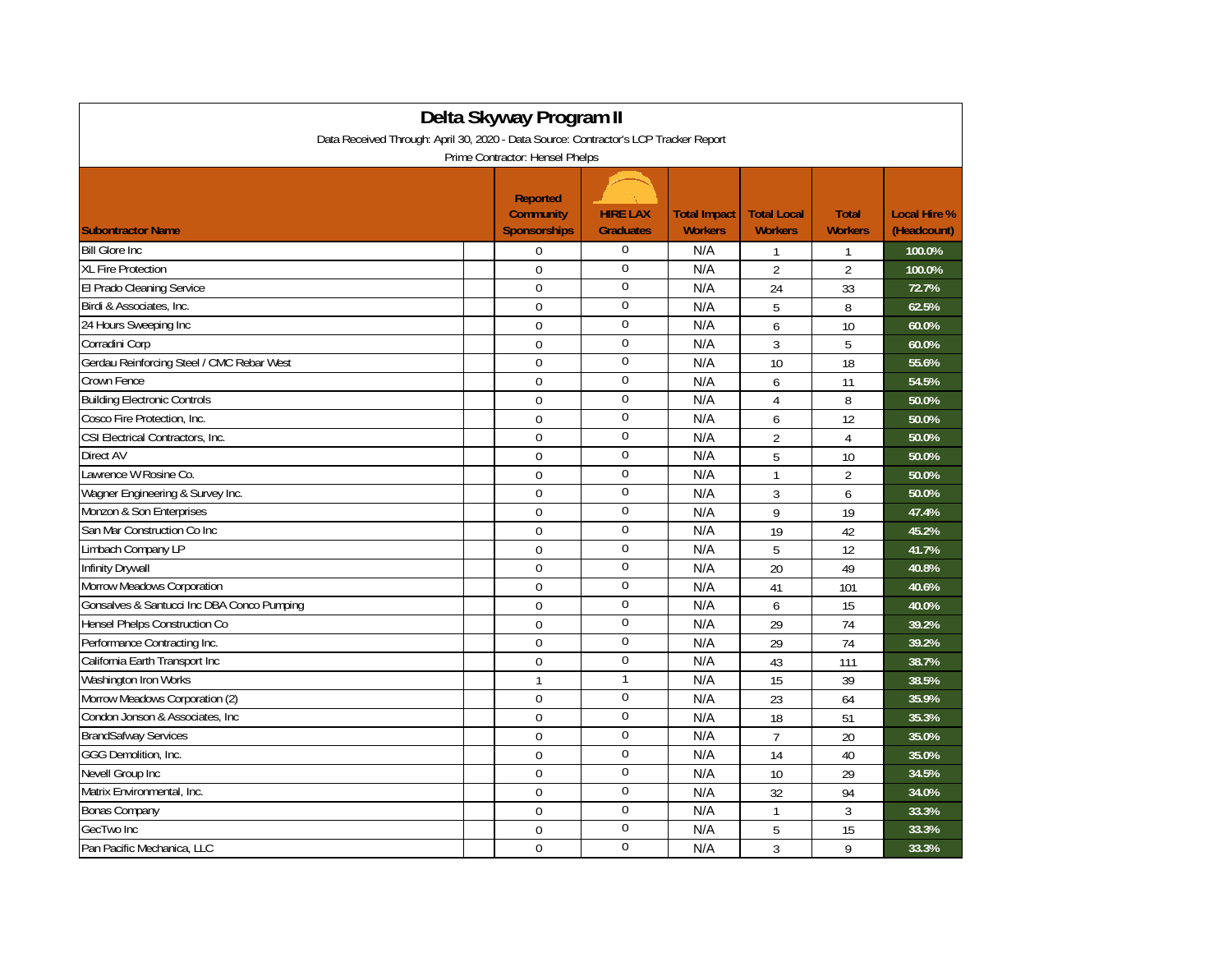| Delta Skyway Program II                                                                                                 |     |                                              |                                     |                                       |                                      |                                |                                    |  |  |
|-------------------------------------------------------------------------------------------------------------------------|-----|----------------------------------------------|-------------------------------------|---------------------------------------|--------------------------------------|--------------------------------|------------------------------------|--|--|
| Data Received Through: April 30, 2020 - Data Source: Contractor's LCP Tracker Report<br>Prime Contractor: Hensel Phelps |     |                                              |                                     |                                       |                                      |                                |                                    |  |  |
| <b>Subontractor Name</b>                                                                                                |     | Reported<br>Community<br><b>Sponsorships</b> | <b>HIRE LAX</b><br><b>Graduates</b> | <b>Total Impact</b><br><b>Workers</b> | <b>Total Local</b><br><b>Workers</b> | <b>Total</b><br><b>Workers</b> | <b>Local Hire %</b><br>(Headcount) |  |  |
| Best Contracting Services Inc                                                                                           |     | $\mathbf 0$                                  | $\mathbf 0$                         | N/A                                   | 8                                    | 26                             | 30.8%                              |  |  |
| ISEC, Inc.                                                                                                              |     | $\mathbf 0$                                  | $\Omega$                            | N/A                                   | 3                                    | 10                             | 30.0%                              |  |  |
| Shotcrete Structures, Inc.                                                                                              | NEW | $\mathbf 0$                                  | $\mathbf{0}$                        | N/A                                   | $\overline{2}$                       | $\overline{7}$                 | 28.6%                              |  |  |
| Site Solution Services, Inc.                                                                                            |     | $\mathbf 0$                                  | $\boldsymbol{0}$                    | N/A                                   | $\overline{2}$                       | $\overline{7}$                 | 28.6%                              |  |  |
| <b>Granite Construction Company</b>                                                                                     |     | $\mathbf 0$                                  | $\boldsymbol{0}$                    | N/A                                   | 16                                   | 58                             | 27.6%                              |  |  |
| Rosendin Electric                                                                                                       |     | $\mathbf 0$                                  | $\mathbf 0$                         | N/A                                   | 14                                   | 51                             | 27.5%                              |  |  |
| <b>JLS Pumping</b>                                                                                                      |     | $\mathbf 0$                                  | $\mathbf 0$                         | N/A                                   | 3                                    | 11                             | 27.3%                              |  |  |
| Murray Company                                                                                                          |     | $\mathbf{0}$                                 | $\mathbf{0}$                        | N/A                                   | 41                                   | 154                            | 26.6%                              |  |  |
| Drill Tech Drilling                                                                                                     |     | $\mathbf 0$                                  | $\boldsymbol{0}$                    | N/A                                   | 5                                    | 20                             | 25.0%                              |  |  |
| McKeon Door West Inc                                                                                                    |     | $\mathbf 0$                                  | $\mathbf 0$                         | N/A                                   | $\mathbf{1}$                         | $\overline{4}$                 | 25.0%                              |  |  |
| Zolnay Insulation Inc                                                                                                   |     | $\Omega$                                     | $\mathbf 0$                         | N/A                                   | $\mathbf{1}$                         | $\overline{4}$                 | 25.0%                              |  |  |
| NorCal Pipeline Services, Inc.                                                                                          |     | $\mathbf 0$                                  | $\mathbf 0$                         | N/A                                   | 3                                    | 14                             | 21.4%                              |  |  |
| <b>Environmental Construction Group</b>                                                                                 |     | $\mathbf 0$                                  | $\mathbf{0}$                        | N/A                                   | 3                                    | 15                             | 20.0%                              |  |  |
| Centerline Concrete Cutting                                                                                             |     | $\mathbf 0$                                  | $\boldsymbol{0}$                    | N/A                                   | $\mathbf{1}$                         | 6                              | 16.7%                              |  |  |
| <b>Comet Electric</b>                                                                                                   |     | $\mathbf 0$                                  | $\boldsymbol{0}$                    | N/A                                   | $\mathbf{1}$                         | 6                              | 16.7%                              |  |  |
| <b>Badger Daylighting Corp</b>                                                                                          |     | $\boldsymbol{0}$                             | $\mathbf 0$                         | N/A                                   | 6                                    | 41                             | 14.6%                              |  |  |
| Connor Concrete Cutting and Coring                                                                                      |     | $\mathbf 0$                                  | $\mathbf 0$                         | N/A                                   | $\mathbf{1}$                         | $\overline{7}$                 | 14.3%                              |  |  |
| Concrete Coring Company                                                                                                 |     | $\mathbf 0$                                  | $\mathbf 0$                         | N/A                                   | $\overline{2}$                       | 15                             | 13.3%                              |  |  |
| <b>Shoring Engineers</b>                                                                                                |     | $\mathbf 0$                                  | $\boldsymbol{0}$                    | N/A                                   | $\overline{2}$                       | 15                             | 13.3%                              |  |  |
| Xcel Mechanical System Inc.                                                                                             |     | $\mathbf 0$                                  | $\mathbf 0$                         | N/A                                   | $\mathbf{1}$                         | 10                             | 10.0%                              |  |  |
| Mr. Crane Inc.                                                                                                          |     | $\mathbf 0$                                  | $\boldsymbol{0}$                    | N/A                                   | $\mathbf{1}$                         | 29                             | 3.4%                               |  |  |
| ARB, Inc.                                                                                                               |     | $\mathbf 0$                                  | $\mathbf 0$                         | N/A                                   | $\mathbf{1}$                         | 37                             | 2.7%                               |  |  |
| Air Balance Co, Inc.                                                                                                    |     | $\mathbf 0$                                  | $\Omega$                            | N/A                                   | $\mathbf 0$                          | $\mathbf{1}$                   | 0.0%                               |  |  |
| <b>Brymax Construction Services</b>                                                                                     |     | $\mathbf 0$                                  | $\boldsymbol{0}$                    | N/A                                   | $\mathbf{0}$                         | 10                             | 0.0%                               |  |  |
| C.A. Buchen Corp                                                                                                        |     | $\mathbf 0$                                  | $\boldsymbol{0}$                    | N/A                                   | $\Omega$                             | 6                              | 0.0%                               |  |  |
| Cali USA Acoustics Inc.                                                                                                 |     | $\mathbf 0$                                  | $\boldsymbol{0}$                    | N/A                                   | $\boldsymbol{0}$                     | $\overline{2}$                 | 0.0%                               |  |  |
| Climatec                                                                                                                |     | $\mathbf 0$                                  | $\mathbf 0$                         | N/A                                   | $\mathbf 0$                          | $\overline{2}$                 | 0.0%                               |  |  |
| <b>Exsell Sales Associates</b>                                                                                          |     | $\mathbf{0}$                                 | $\mathbf 0$                         | N/A                                   | $\mathbf 0$                          | $\overline{2}$                 | 0.0%                               |  |  |
| Guzman Grading & Paving Corp                                                                                            |     | $\mathbf 0$                                  | $\mathbf 0$                         | N/A                                   | $\mathbf 0$                          | 15                             | 0.0%                               |  |  |
| Inspection Resources Co                                                                                                 |     | $\mathbf 0$                                  | $\boldsymbol{0}$                    | N/A                                   | $\Omega$                             | $\overline{2}$                 | 0.0%                               |  |  |
| Lonestar West Services LLC                                                                                              |     | $\mathbf 0$                                  | $\boldsymbol{0}$                    | N/A                                   | $\boldsymbol{0}$                     | 11                             | 0.0%                               |  |  |
| Merli Concrete Pumping                                                                                                  |     | $\mathbf 0$                                  | $\mathbf{0}$                        | N/A                                   | $\mathbf 0$                          | $\mathbf{1}$                   | 0.0%                               |  |  |
| Penhall Compancy (Sub to Concrete Coring)                                                                               |     | $\mathbf 0$                                  | $\mathbf 0$                         | N/A                                   | $\mathbf 0$                          | $\overline{2}$                 | 0.0%                               |  |  |
| Premier Interior Dev., Inc.                                                                                             |     | $\mathbf 0$                                  | $\mathbf{0}$                        | N/A                                   | $\mathbf 0$                          | 3                              | 0.0%                               |  |  |